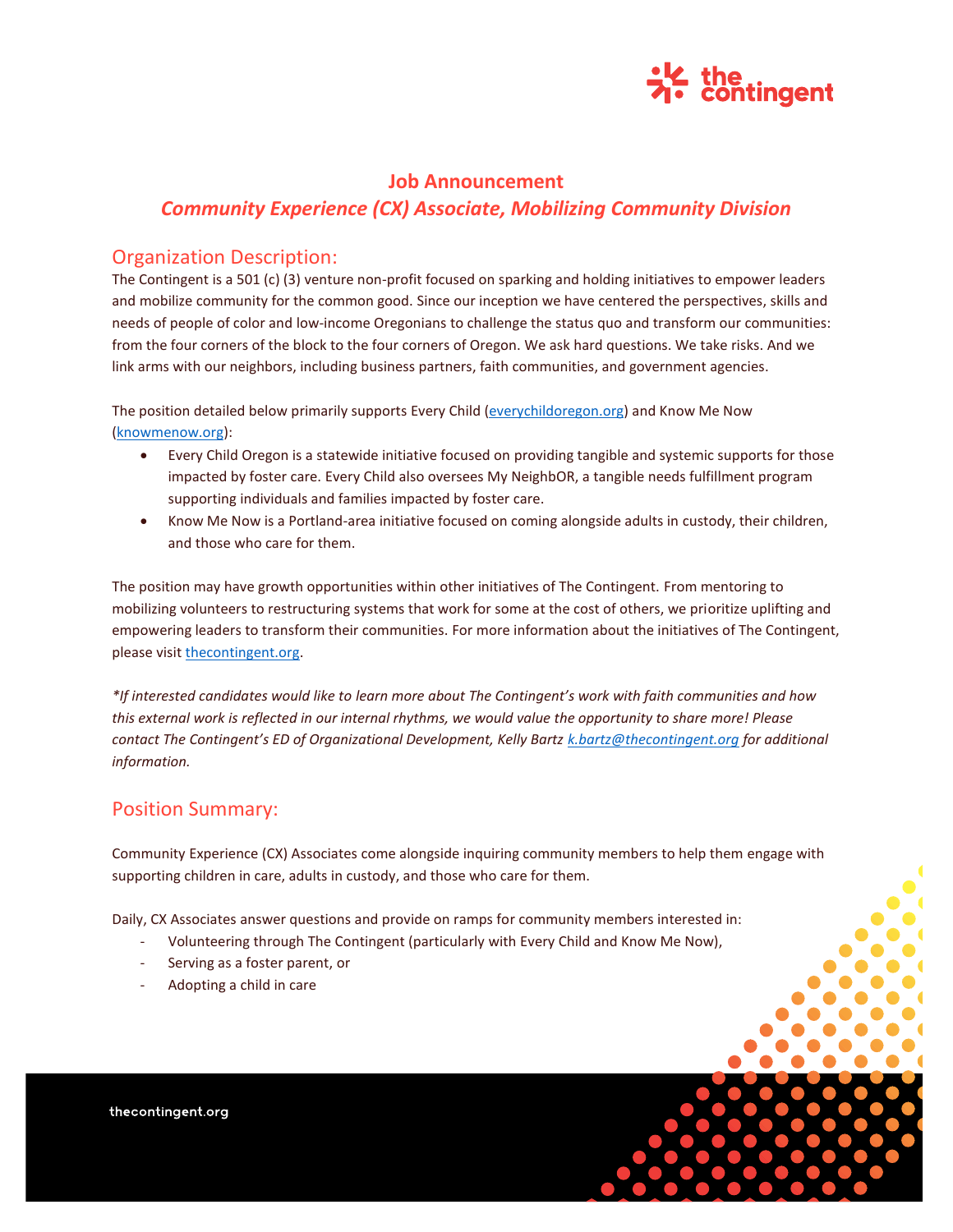

Receiving items or supporting a need through My NeighbOR.

CX Associates connect with inquiring community members through phone and email, track data in The Contingent's Customer Relations Management (CRM) system, and follow-up with inquirers to increase their level of engagement. Additionally, CX Associates develop reports, map the trajectory of an inquirer's engagement, audit the experience of community members and partners, and propose recommendations for continuous improvement.

CX Associates work with internal and external partners to mobilize community and empower leaders: including team members in the Division of Operations and The Contingent's field staff along with the Oregon Department of Human Services (ODHS), Department of Corrections (DOC), and other associated organizations. Their priorities include: following-up with inquiries from the community, redirecting the inquirer to resources, and warmly handing off the inquirer to a local Every Child affiliate contact, ODHS, Know Me Now team member, or other community partner.

The Contingent is looking for another CX Associate to join the Community Experience (CX) team as a warm, friendly, collaborative, flexible, and resilient leader.

### Duties & Responsibilities:

Inquiry Response + Email Management

- Personally respond to inquiries within 24 hours, ensure pass-off to correct external partner
- Represent Every Child, Know Me Now and all programs with excellence through email communications, phone calls, and/or text messages
- Regularly re-evaluate the engagement process for inquirers, making recommendations to the team for improvement

#### Customer Service

- Identify and clearly communicate a path forward and/or appropriate resource(s) for all inquirers via email, text, or phone
- Research and provide recommendations on customer service and engagement strategies for inquiry response
- Partner with the other members of the Community Experience, Every Child & Know Me Now staff, the ED of Organizational Development and other staff at The Contingent to regularly evaluate customer experience and customer service practice

#### Communication

- Communicate in English with inquirers via email, phone, or text using provided templates and scripts, and in conversation to provide a path forward and/or a connection to appropriate resource(s) bilingual in either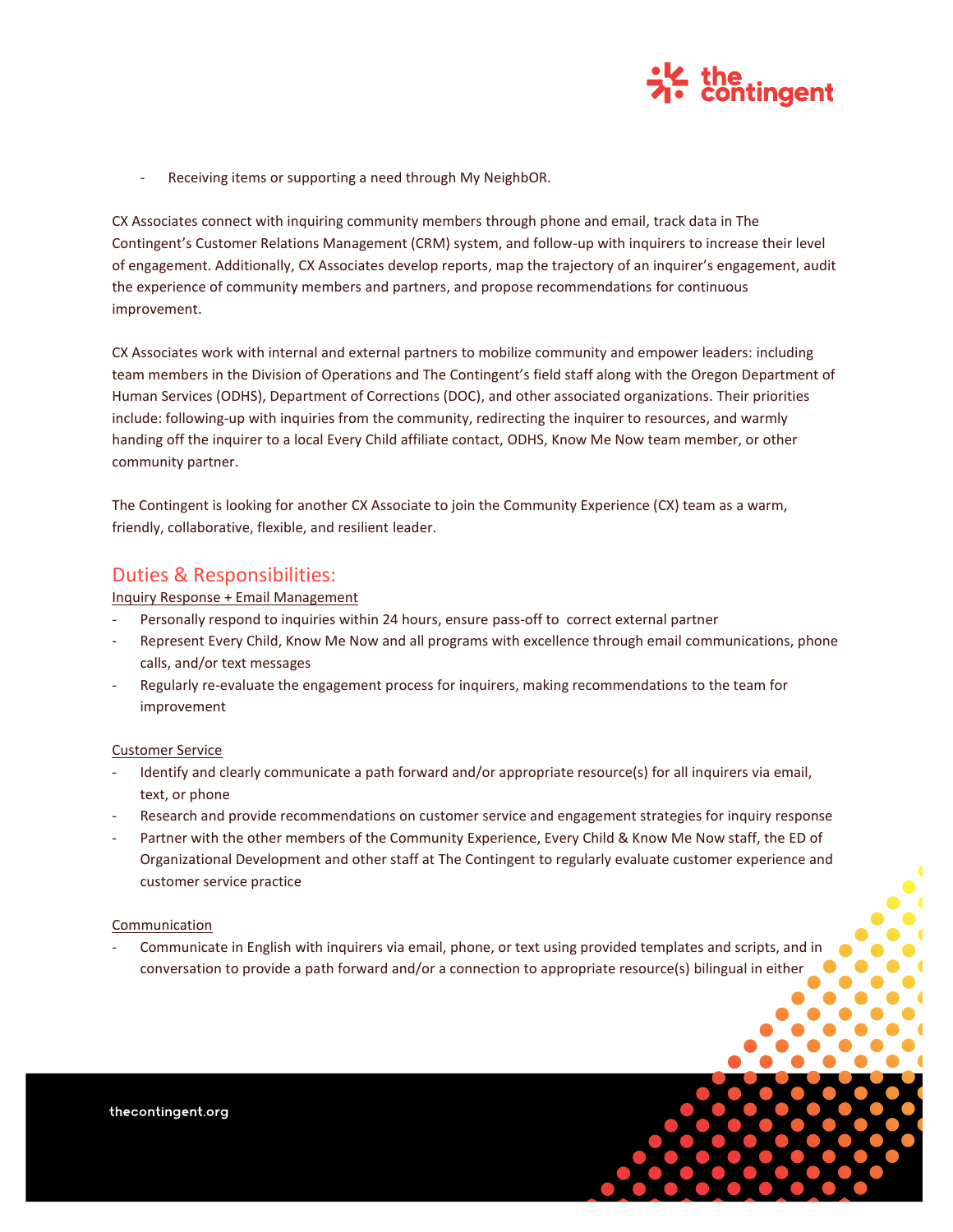

Russian or Spanish is a plus (if the candidate expresses fluency in either language, they will be compensated for this skill)

- o Translate and edit existing English language templates for Spanish and/or Russian language use, and to suit Spanish-speaking and/or Russian-speaking contexts; create new templates when necessary
- o Support inquirers expressing preference for Spanish-language/Russian-language communication
- Collect and provide feedback to improve templated or scripted communication
- Actively communicate with team members and initiate a collaborative approach to problem-solving and establishing best practices

#### Data Management

- Work within the CRM platform Microsoft Dynamics 365, continually update records as additional information is gathered
- Regularly provide reports to the Every Child & Know Me Now teams on the following: number of inquiries received, communication responses, areas of interest from inquirers, and the analytics for the CRM
- Keep clear and concise notes on each contact record including each instance and method of contact
- Perform periodic audits of contact records to ensure data integrity is maintained, by standardizing addresses, names, capitalization, punctuation, etc.

### Personal Qualifications:

- Commitment to the mission of The Contingent, specifically Every Child and Know Me Now
- **Fluency in spoken and written Russian/Spanish and English preferred**
- Relates well and works effectively with diverse groups of people who represent the range of ethnic, cultural and socio-economic backgrounds throughout Oregon; deep commitment to increasing the diversity of leadership through the state of Oregon
- Ability to articulate a position on the importance of the faith community engaging vulnerable children, youth and families
- Deep commitment to serving under-represented children, youth and families and those in government who work with them
- Demonstrates a passion for operational and technical excellence, and customer experience
- Excellent interpersonal communication skills, demonstrating active listening techniques and strong written and phone communication
- Flexible and receptive to constructive feedback; adaptable to change situations and processes
- Self-motivated and detail-oriented
- Naturally positive attitude, with a love for helping people
- Proficient in Microsoft Office applications (Word, Excel, PowerPoint, Outlook)
- Experience working with a CRM preferred
- Bachelor's Degree, or equivalent experience